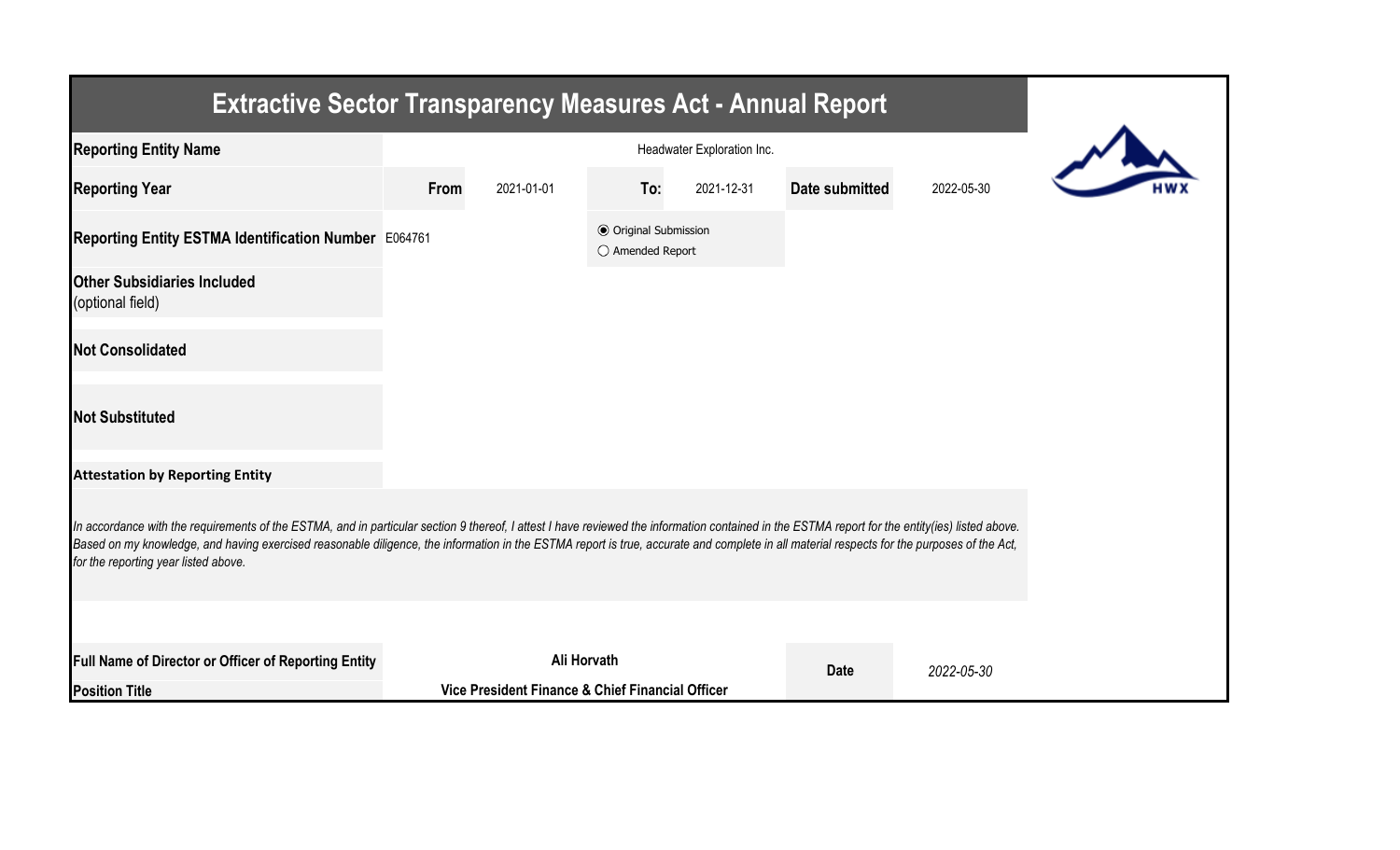| Extractive Sector Transparency Measures Act - Annual Report   |                                                                       |                                                                                 |                                   |            |         |                                |                |                  |                                               |                                      |                     |  |
|---------------------------------------------------------------|-----------------------------------------------------------------------|---------------------------------------------------------------------------------|-----------------------------------|------------|---------|--------------------------------|----------------|------------------|-----------------------------------------------|--------------------------------------|---------------------|--|
| <b>Reporting Year</b><br><b>Reporting Entity Name</b>         | From:                                                                 | 2021-01-01                                                                      | To:<br>Headwater Exploration Inc. | 2021-12-31 |         | Currency of the Report CAD     |                |                  |                                               |                                      |                     |  |
| <b>Reporting Entity ESTMA</b><br><b>Identification Number</b> | E064761                                                               |                                                                                 |                                   |            |         |                                |                |                  |                                               |                                      |                     |  |
| <b>Subsidiary Reporting Entities (if</b><br>necessary)        |                                                                       |                                                                                 |                                   |            |         |                                |                |                  |                                               |                                      |                     |  |
|                                                               | <b>Payments by Payee</b>                                              |                                                                                 |                                   |            |         |                                |                |                  |                                               |                                      |                     |  |
| Country                                                       | Payee Name <sup>1</sup>                                               | Departments, Agency, etc<br>within Payee that Received<br>Payments <sup>2</sup> | <b>Taxes</b>                      | Royalties  | Fees    | <b>Production Entitlements</b> | <b>Bonuses</b> | <b>Dividends</b> | Infrastructure<br><b>Improvement Payments</b> | <b>Total Amount paid to</b><br>Payee | Notes <sup>34</sup> |  |
| Canada                                                        | The Government of New Brunswick                                       |                                                                                 | 330,000                           | 220,000    |         |                                |                |                  |                                               | 550,000                              |                     |  |
| Canada                                                        | The Government of Alberta<br>Municipal District of Lesser Slave River |                                                                                 | 100,000                           | 12,410,000 | 340,000 |                                | 1,330,000      |                  |                                               | 14,080,000<br>100,000                |                     |  |
| Canada<br>Canada                                              | <b>Bigstone Cree First Nation</b>                                     |                                                                                 |                                   |            | 110,000 |                                |                |                  |                                               | 110,000                              |                     |  |
|                                                               |                                                                       |                                                                                 |                                   |            |         |                                |                |                  |                                               |                                      |                     |  |
|                                                               |                                                                       |                                                                                 |                                   |            |         |                                |                |                  |                                               |                                      |                     |  |
|                                                               |                                                                       |                                                                                 |                                   |            |         |                                |                |                  |                                               |                                      |                     |  |
|                                                               |                                                                       |                                                                                 |                                   |            |         |                                |                |                  |                                               |                                      |                     |  |
|                                                               |                                                                       |                                                                                 |                                   |            |         |                                |                |                  |                                               |                                      |                     |  |
|                                                               |                                                                       |                                                                                 |                                   |            |         |                                |                |                  |                                               |                                      |                     |  |
|                                                               |                                                                       |                                                                                 |                                   |            |         |                                |                |                  |                                               |                                      |                     |  |
|                                                               |                                                                       |                                                                                 |                                   |            |         |                                |                |                  |                                               |                                      |                     |  |
|                                                               |                                                                       |                                                                                 |                                   |            |         |                                |                |                  |                                               |                                      |                     |  |
|                                                               |                                                                       |                                                                                 |                                   |            |         |                                |                |                  |                                               |                                      |                     |  |
|                                                               |                                                                       |                                                                                 |                                   |            |         |                                |                |                  |                                               |                                      |                     |  |
|                                                               |                                                                       |                                                                                 |                                   |            |         |                                |                |                  |                                               |                                      |                     |  |
|                                                               |                                                                       |                                                                                 |                                   |            |         |                                |                |                  |                                               |                                      |                     |  |
|                                                               |                                                                       |                                                                                 |                                   |            |         |                                |                |                  |                                               |                                      |                     |  |
|                                                               |                                                                       |                                                                                 |                                   |            |         |                                |                |                  |                                               |                                      |                     |  |
|                                                               |                                                                       |                                                                                 |                                   |            |         |                                |                |                  |                                               |                                      |                     |  |
|                                                               |                                                                       |                                                                                 |                                   |            |         |                                |                |                  |                                               |                                      |                     |  |
|                                                               |                                                                       |                                                                                 |                                   |            |         |                                |                |                  |                                               |                                      |                     |  |
|                                                               |                                                                       |                                                                                 |                                   |            |         |                                |                |                  |                                               |                                      |                     |  |
| <b>Additional Notes:</b>                                      |                                                                       |                                                                                 |                                   |            |         |                                |                |                  |                                               |                                      |                     |  |